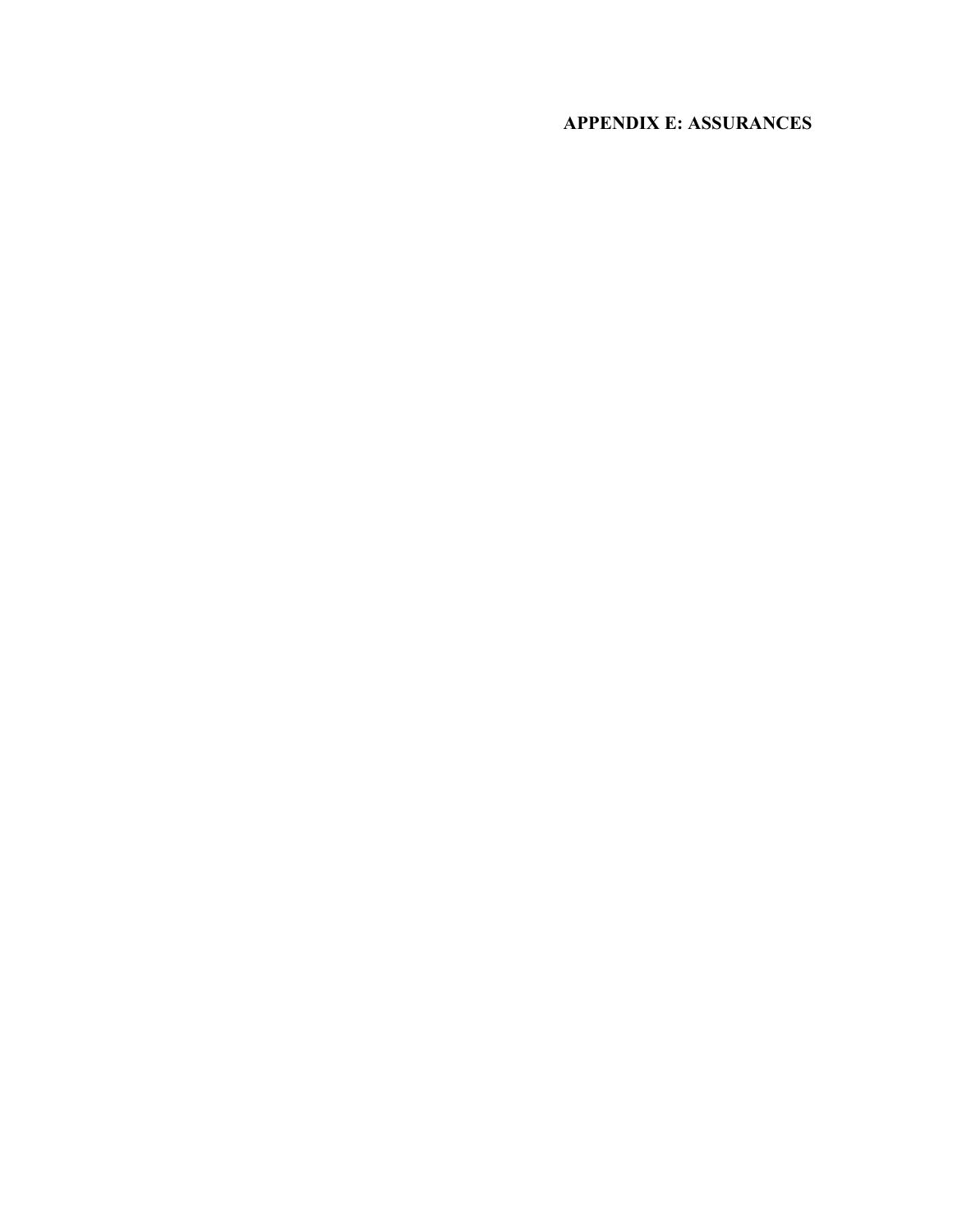# **Assurances Available Under the Endangered Species Act**

The Endangered Species Act (ESA) prohibits take (killing or injuring or significantly altering the habitat) of species listed by the federal government as threatened or endangered. To avoid prosecution for take, the ESA allows the following three alternatives to seek authorization for incidental take that might occur in the course of otherwise lawful activities.

# *ESA Section 4(d) – Includes Limits on Take Prohibitions*

This section prohibits take of listed species without specific written authorization. It also sets limits on (exceptions to) take prohibitions. Limits are for programs or activities (or criteria for future programs or activities) for which the National Marine Fisheries Service (NMFS) will not apply the take prohibitions because NMFS has determined that these programs or activities minimize impacts on threatened salmon enough that additional protections are not needed. For Puget Sound Chinook salmon, NMFS offered 13 limits. The following are most relevant to the watershed-based salmon habitat planning that WRIA 8 is undertaking.

# **Limit No. 8 – Habitat Restoration Limits**

Habitat restoration is defined as an activity whose primary purpose is to restore natural aquatic or riparian habitat processes or conditions and that would not be undertaken but for its restoration purpose. Projects should be based on watershed-scale analysis and conservation plan and, where practicable, a sub-basin or basin-scale analysis and plan. The state must certify in writing that the watershed conservation plan has been formulated in accordance with state guidelines that have been approved by NMFS. The guidelines are generally similar to what is required of a proponent of a habitat conservation plan under Section 10. The Washington Department of Fish and Wildlife has developed an outline for regional salmon recovery plans. The Salmon Recovery Funding Board has adopted guidance for lead entity strategies for salmon habitat restoration and protection priorities. However, at this time, the state has not submitted either of these or any other proposal to NMFS for approval as state guidelines. Nor has the state indicated it will take on the responsibility and liability of certifying plans.

#### **Limit No. 10 – Routine Road Maintenance**

The Tri-County Road Maintenance program has been approved by NMFS under this limit. Many (27?) local governments have submitted formal applications to NMFS to qualify. Many others (15?) are looking to implement the program without formal application.

#### **Limit No. 12 – Municipal, Residential, Commercial, and Industrial Development and Redevelopment (MRCI)**

Individual cities, counties, and regional governments can seek written review and agreement from NMFS that ordinances or plans governing MRCI development and redevelopment will conserve listed species. NMFS has 12 considerations that evaluate whether the ordinance or plan will:

- 1) Avoid development on constrained sites such as unstable slopes and wetlands;
- 2) Prevent stormwater discharge impacts on water quality and quantity and stream flow;
- 3) Protect riparian areas well enough to attain or maintain properly functioning conditions
- 4) Avoid stream crossing wherever possible and where crossings must be provided, minimize impacts;
- 5) Protect historic stream meander patterns and channel migration zones; avoid hardening stream banks and shorelines;